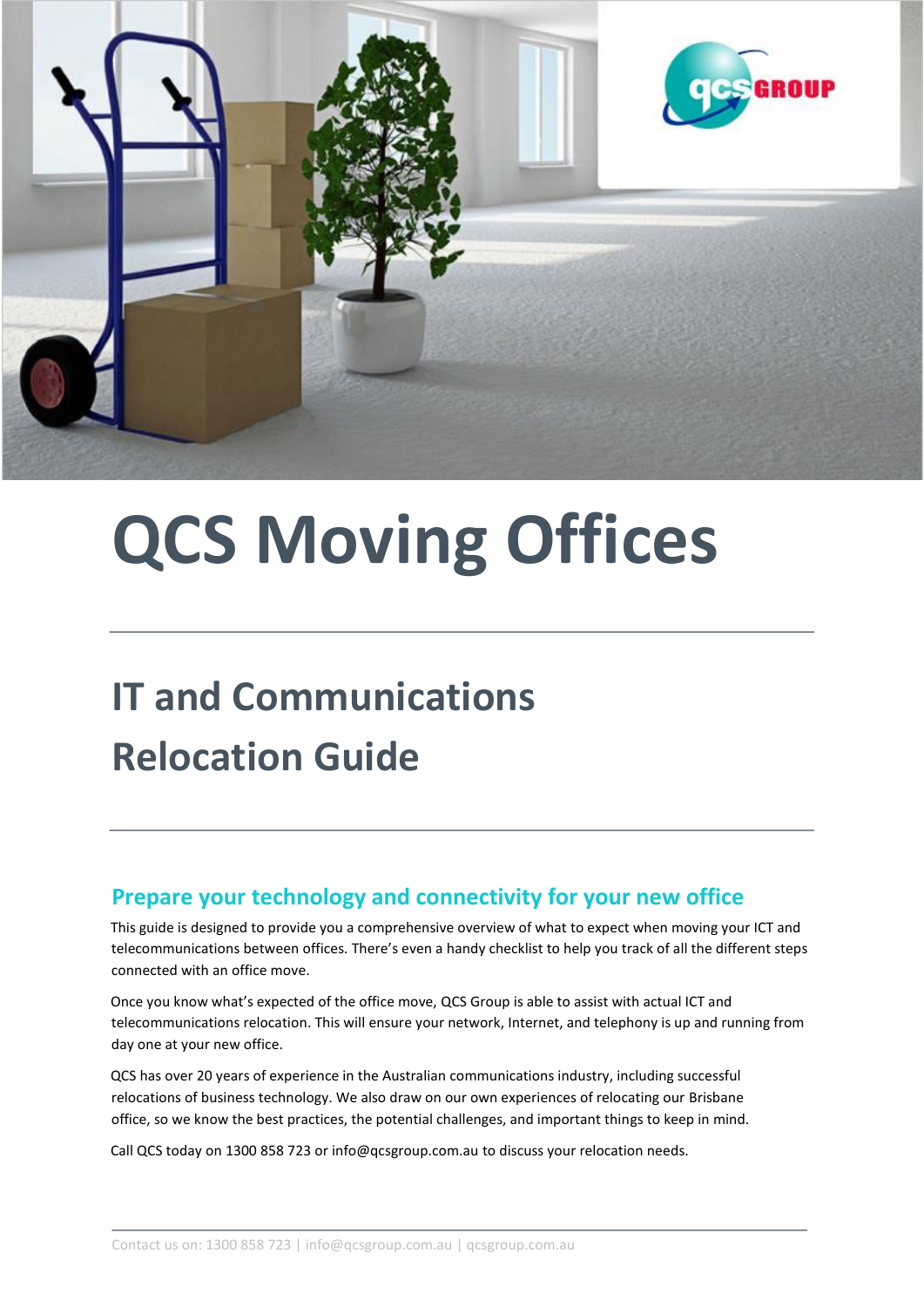

## **Contents**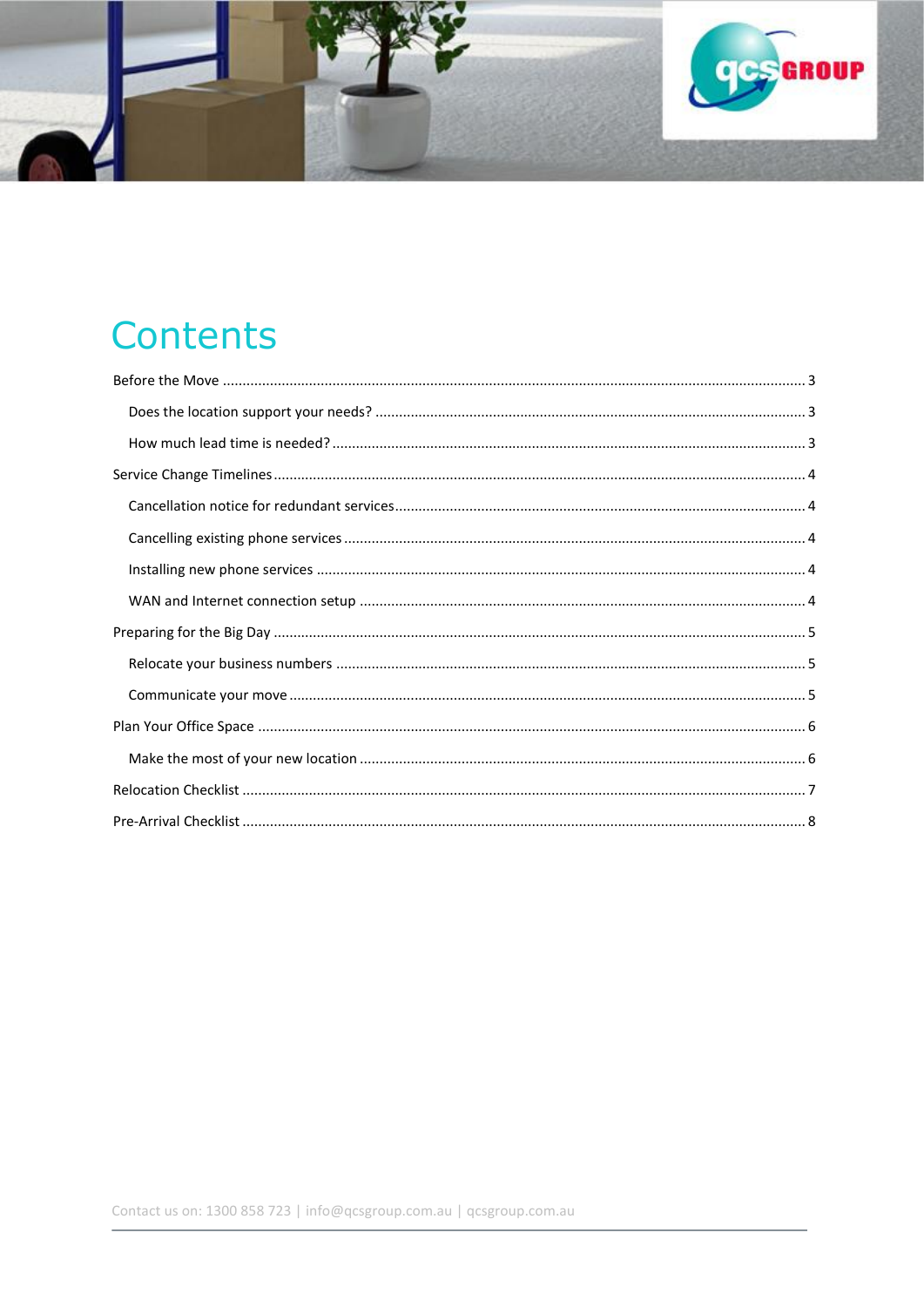

### <span id="page-2-0"></span>Before the Move

#### <span id="page-2-1"></span>**Does the location support your needs?**

With today's businesses heavily reliant on networking and the Internet, connectivity can play an important role in deciding on a new office location. That's because not all sites have access to the same type of connectivity.

When scouting out new locations, make sure to ask building management about its communications capacity. Here are some important factors to consider:

- > The distance of the site to the nearest telephone exchange. If it's too far away, Internet speeds will be affected.
- > Do other tenants in the building already have access to the types of communication services you need? It's better to ask now than to find out later after you sign the lease.
- > What capacity and type of connectivity is available in the building? e.g. copper, fibre, wireless, etc.

**By providing us with your potential new office address, we are able to run checks on it and immediately see what is available at the site and what may be missing. In the case of something missing at the site, we are able to provide you with advice on alternative arrangements.** 

**Any recommendations we make will be based on your staffing, call, data and Internet requirements, as well as what is right for your business.** 

#### <span id="page-2-2"></span>**How much lead time is needed?**

After you've picked your new office location, the next step is to decide on the moving date. Although it may be tempting to make the move as soon as possible, it is important to budget enough time for the installation of new services.

Office relocations can take longer than expected and some services can take longer to relocate than others, so it's better to start planning early with plenty of time.

<span id="page-2-3"></span>For example, if you need high speed data and Internet access, or redundancy, you may need new fibre services to be installed and lead times vary.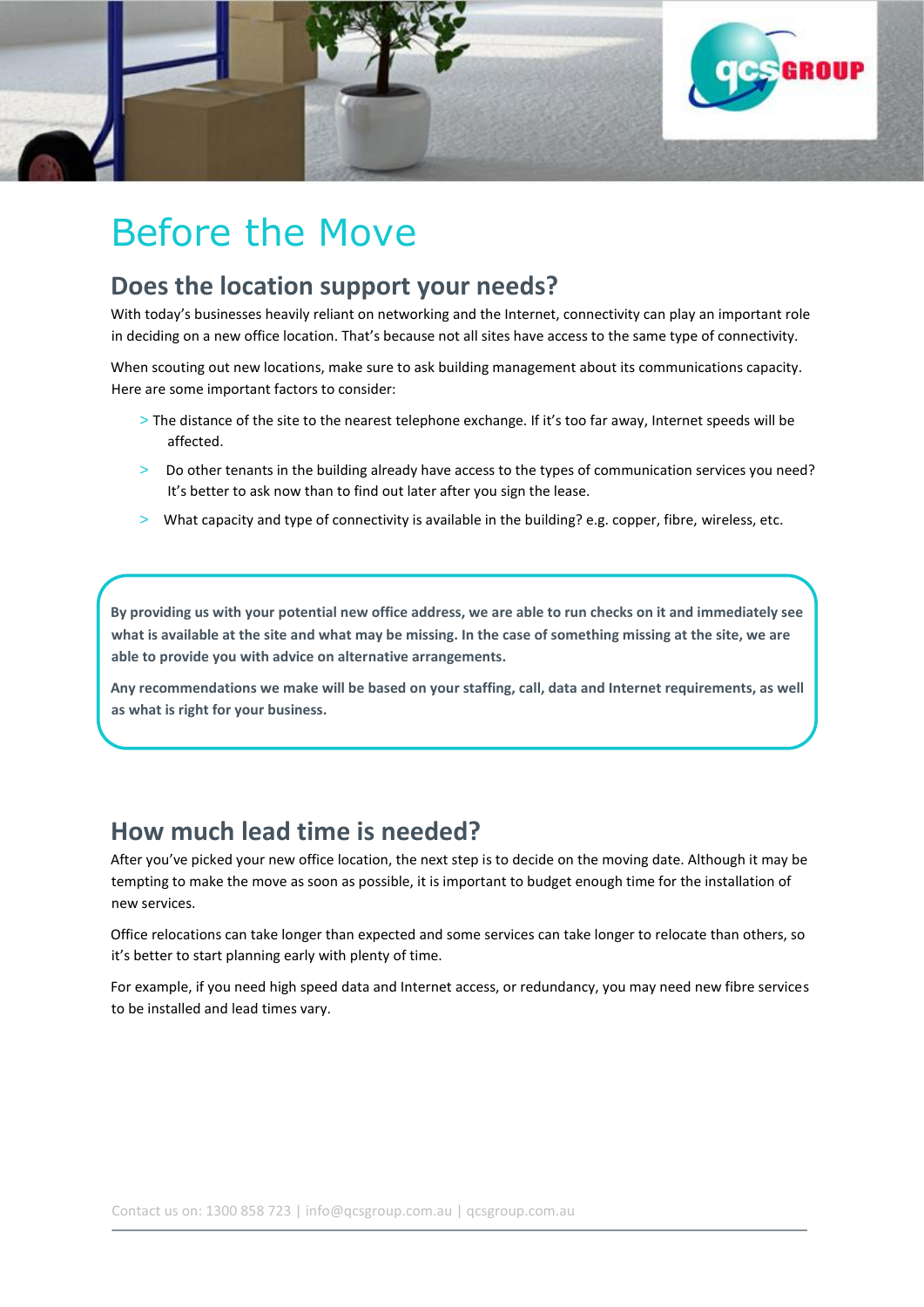

# Service Change Timelines

#### <span id="page-3-0"></span>**Cancellation notice for redundant services**

In most cases, you will need to give a minimum of 30 days' notice if you are out of contract. If you are in contract, there is likely to be financial penalties from ending it early.

Depending on your contact, it may be possible to relocate your services with no penalty. QCS is able to assist with reviewing your contracts to see how the penalty can be reduced or removed.

#### <span id="page-3-1"></span>**Cancelling existing phone services**

| <b>CONNECTION TYPE</b>        | <b>WORKING DAYS REQUIRED</b> |
|-------------------------------|------------------------------|
| <b>PSTN services</b>          |                              |
| ISDN services (2, 10, 20, 30) | 20                           |

#### <span id="page-3-2"></span>**Installing new phone services**

| <b>CONNECTION TYPE</b>           | <b>WORKING DAYS REQUIRED</b> |
|----------------------------------|------------------------------|
| <b>PSTN</b>                      | $5 - 10$                     |
| ISDN <sub>2</sub>                | $5 - 25$                     |
| ISDN 10/20/30                    | $15 - 30$                    |
| Exchange Based Diversions (EBD)* | $2 - 3$                      |

#### <span id="page-3-3"></span>**WAN and Internet connection setup**

| <b>CONNECTION TYPE</b> | <b>WORKING DAYS REQUIRED</b> |
|------------------------|------------------------------|
| <b>BDSL</b>            | $5 - 10$                     |
| <b>WAN Link</b>        | $15 - 40$                    |
| Fibre Optic            | $15 - 40$                    |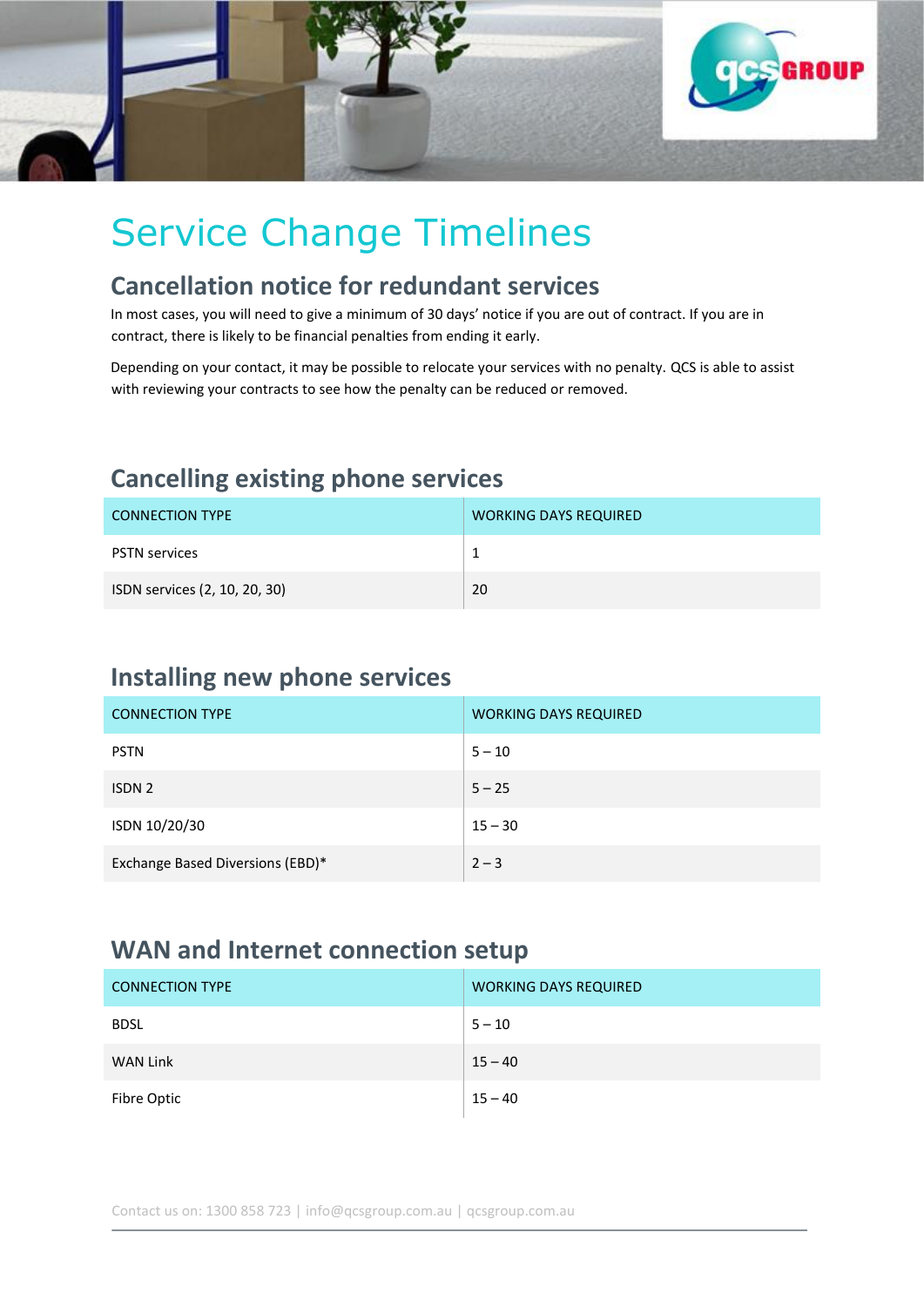

# <span id="page-4-0"></span>Preparing for the Big Day

#### <span id="page-4-1"></span>**Relocate your business numbers**

Your service numbers are unique to your business, so you will likely be diverting and/or relocating them to your new office. Typically, this consists of your main advertised number, fax number, and direct lines, but it could also include alarm, EFTPOS, and ADSL lines.

In most cases, your company will be able to keep its existing phone numbers, though the speed at which they are up and running again can vary depending on the new site. Inbound answer points such as 1300/1800 numbers need adequate time to be transferred over so your business doesn't miss any calls during the office transition.

The exact date of the relocation will once again play a critical role in having your phone numbers diverted and/or relocated. Service relocations often need to be booked weeks in advance, so any changes or modifications to your number changeover can reduce your chance of a seamless relocation.

#### <span id="page-4-2"></span>**Communicate your move**

An important first step is to make list of all the services your company currently uses and who supplies them. This can include hardware suppliers for devices such as printers or photocopiers, software licenses, and your Internet service provider.

Once you've drawn up a list, you'll be able to see which services need cancelling, moving, or diverting. You'll then be able to contact the corresponding supplier as needed and keep track of their responses.

<span id="page-4-3"></span>An office move is also a good time to make an inventory of all your equipment and decide whether you will need it all at the new office. This could be an opportunity to end your business' reliance on legacy technology and upgrade to a better and more cost effective alternative.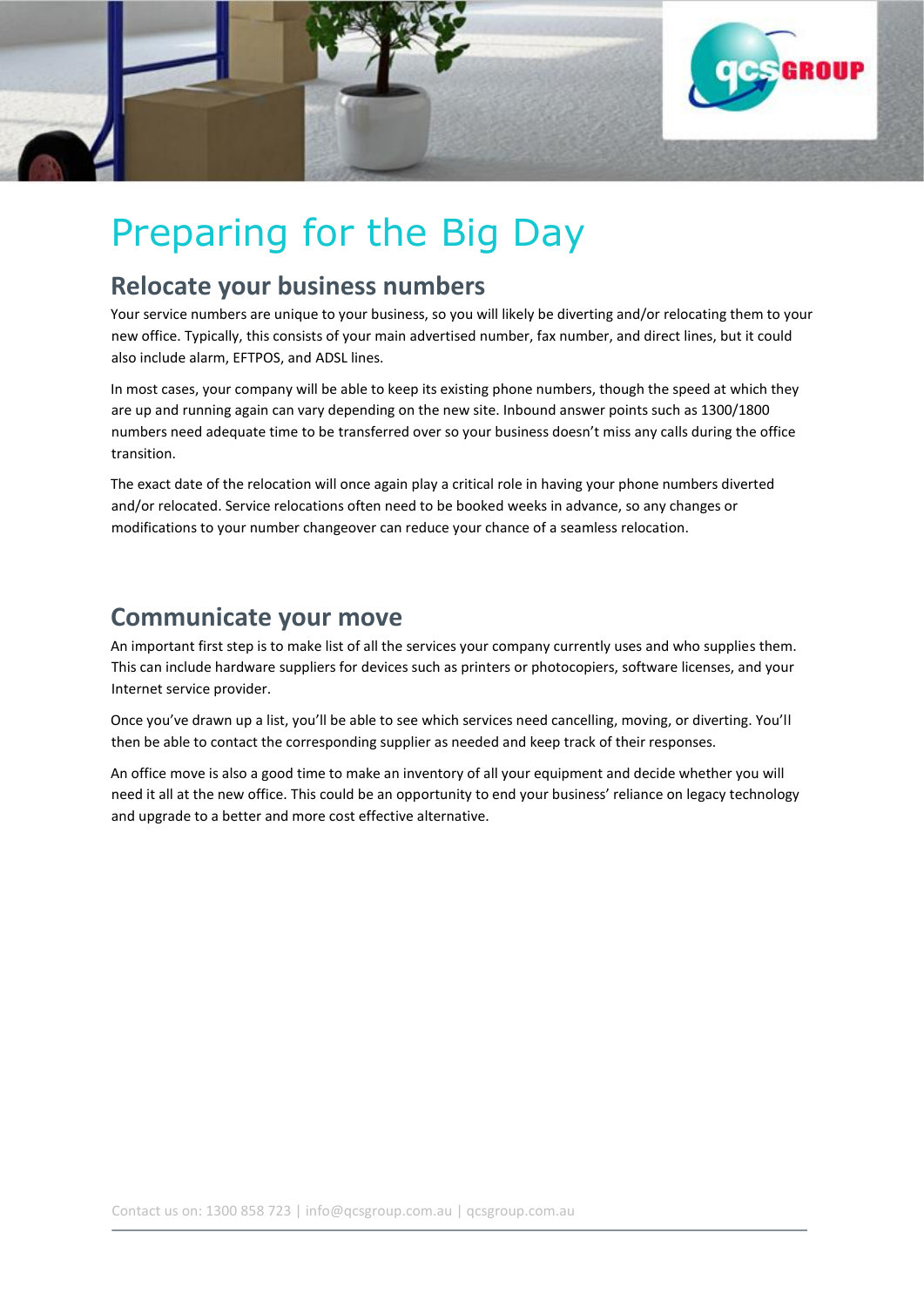

# Plan Your Office Space

#### <span id="page-5-0"></span>**Make the most of your new location**

Obtain the floor plan for the new office so you can start planning the layout. With it, you will be able to accurately map out the locations of:

- > Power outlets. It is important to think of existing needs as well as accommodating future ones.
- > Desk and workstations. This will indicate where to place wired and wireless network access points.
- > IT equipment. Visualise how servers and printers will connect with the overall office network.

Technology and devices require adequate cabling to work, so consider the IT requirements for each staff member. If the new office doesn't have sufficient cabling in place, then additional time will be required for installation.

<span id="page-5-1"></span>If you want to maximise space at the new location, consider replacing your on-site servers with virtual private servers or relocate them to private secure racks at a datacenter. This could also be a good opportunity to back up your business data and critical documents to a secure, offsite location.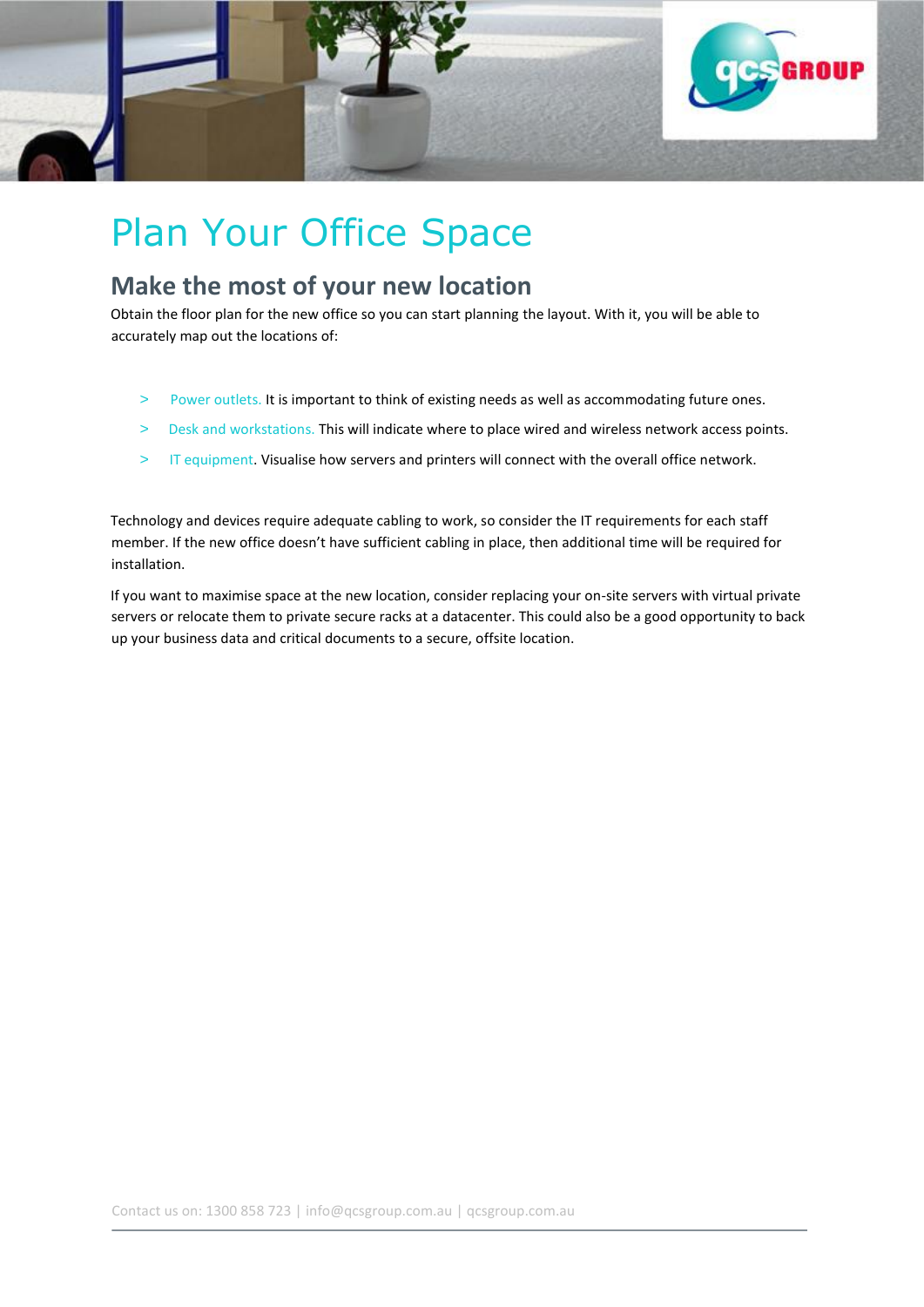

# Relocation Checklist

<span id="page-6-0"></span>

| <b>TASK</b>                                                                     | <b>OWNER</b> | <b>COMMENCEMENT</b><br><b>DATE</b> | <b>COMPLETION</b><br><b>DATE</b> |
|---------------------------------------------------------------------------------|--------------|------------------------------------|----------------------------------|
| List your technology and how it is<br>connected                                 |              |                                    |                                  |
| Inventory current office equipment and<br>determine what to dispose or relocate |              |                                    |                                  |
| Purchase any additional technology                                              |              |                                    |                                  |
| List critical numbers for diversion /<br>redirection                            |              |                                    |                                  |
| Schedule new services in time for moving<br>date                                |              |                                    |                                  |
| Create a data backup plan and test back ups                                     |              |                                    |                                  |
| Inform relevant organisations of the move                                       |              |                                    |                                  |
| List current suppliers to notify of move                                        |              |                                    |                                  |
| Decommission or dispose of old equipment                                        |              |                                    |                                  |
| Cancel any services not continuing                                              |              |                                    |                                  |
| Decide on desk and workstation positions                                        |              |                                    |                                  |
| Decide on location of shared office<br>equipment                                |              |                                    |                                  |
| Map power outlet locations                                                      |              |                                    |                                  |
| Map phone and data access points                                                |              |                                    |                                  |